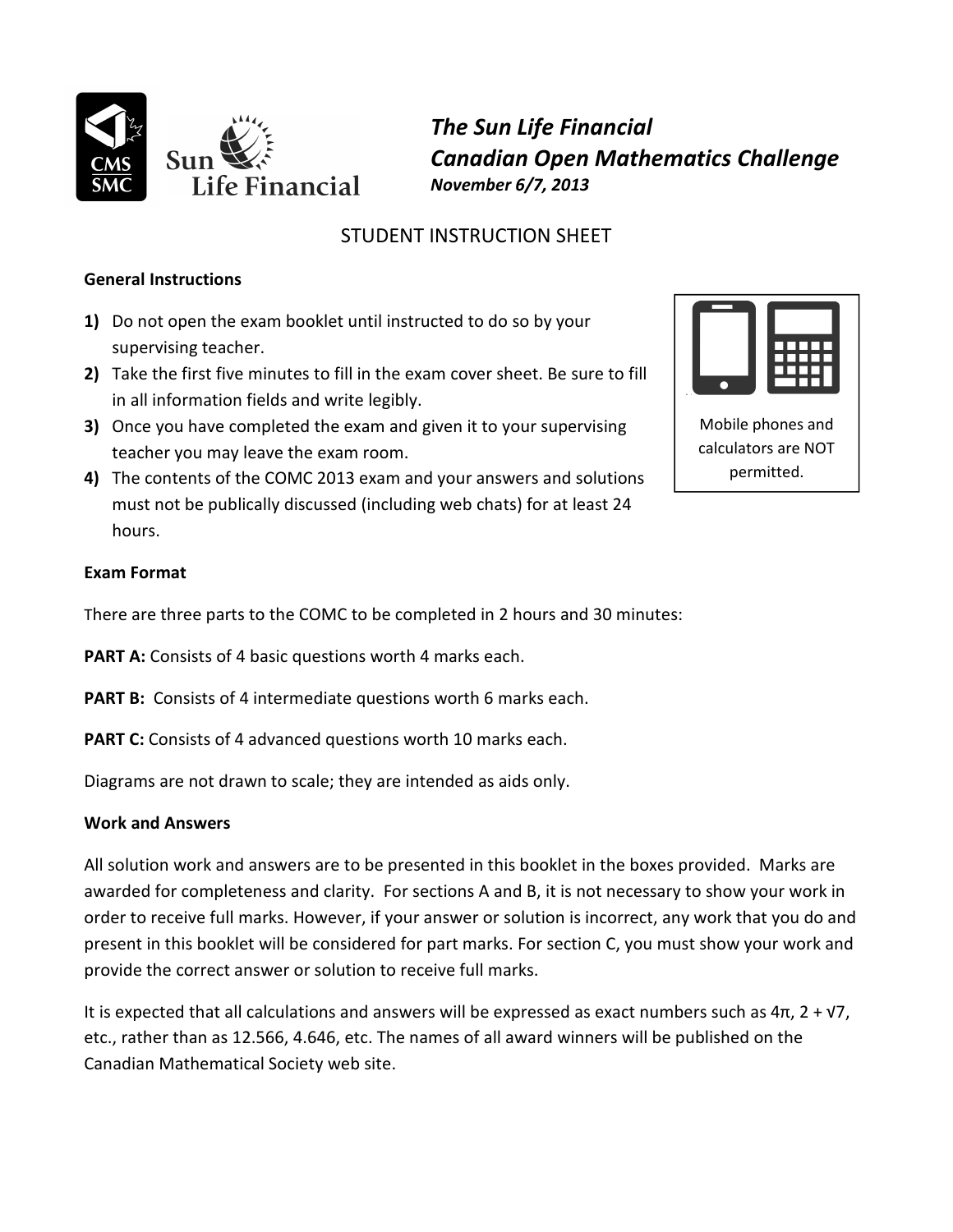



| Please print clearly and <b>complete all information below</b> . Failure to print legibly or provide                                                                   |                                                                                             |
|------------------------------------------------------------------------------------------------------------------------------------------------------------------------|---------------------------------------------------------------------------------------------|
| complete information may result in your exam being disqualified. This exam is not considered                                                                           |                                                                                             |
| valid unless it is accompanied by your test supervisor's signed form.                                                                                                  |                                                                                             |
| <b>First Name:</b>                                                                                                                                                     | Grade:                                                                                      |
|                                                                                                                                                                        | ∃8<br>$\Box$ 10<br> 9                                                                       |
| <b>Last Name:</b>                                                                                                                                                      | 11    12<br>$\Box$ Cégep<br>Other: $\_\_$                                                   |
| Are you currently registered in full-time attendance at an elementary, secondary or<br>Cégep school, or home schooled and have been since September 15th of this year? | <b>T-Shirt Size:</b><br>$\Box$ XS<br>-ls<br>$\blacksquare$<br>Πι<br>$\Box$ XXL<br><b>XL</b> |
| <b>No</b><br>$\Box$ Yes                                                                                                                                                | Date of Birth:                                                                              |
| Are you a Canadian Citizen or a Permanent Resident of Canada (regardless of current<br>address)?                                                                       | V V V<br>m m                                                                                |
| Yes<br>No                                                                                                                                                              | Gender:<br>(Optional)<br>Male<br>Female                                                     |
| E-mail Address:                                                                                                                                                        |                                                                                             |
|                                                                                                                                                                        |                                                                                             |
| Signature: _______                                                                                                                                                     |                                                                                             |
|                                                                                                                                                                        |                                                                                             |
| For official use only:                                                                                                                                                 |                                                                                             |
| A2<br>A <sub>3</sub><br>A1<br><b>B1</b><br><b>B2</b><br>B <sub>3</sub><br><b>B4</b><br>A4                                                                              | C1<br>C <sub>2</sub><br>C <sub>3</sub><br>C <sub>4</sub><br><b>TOTAL</b>                    |

Marker initials \_\_\_\_\_\_\_\_ Data entry initials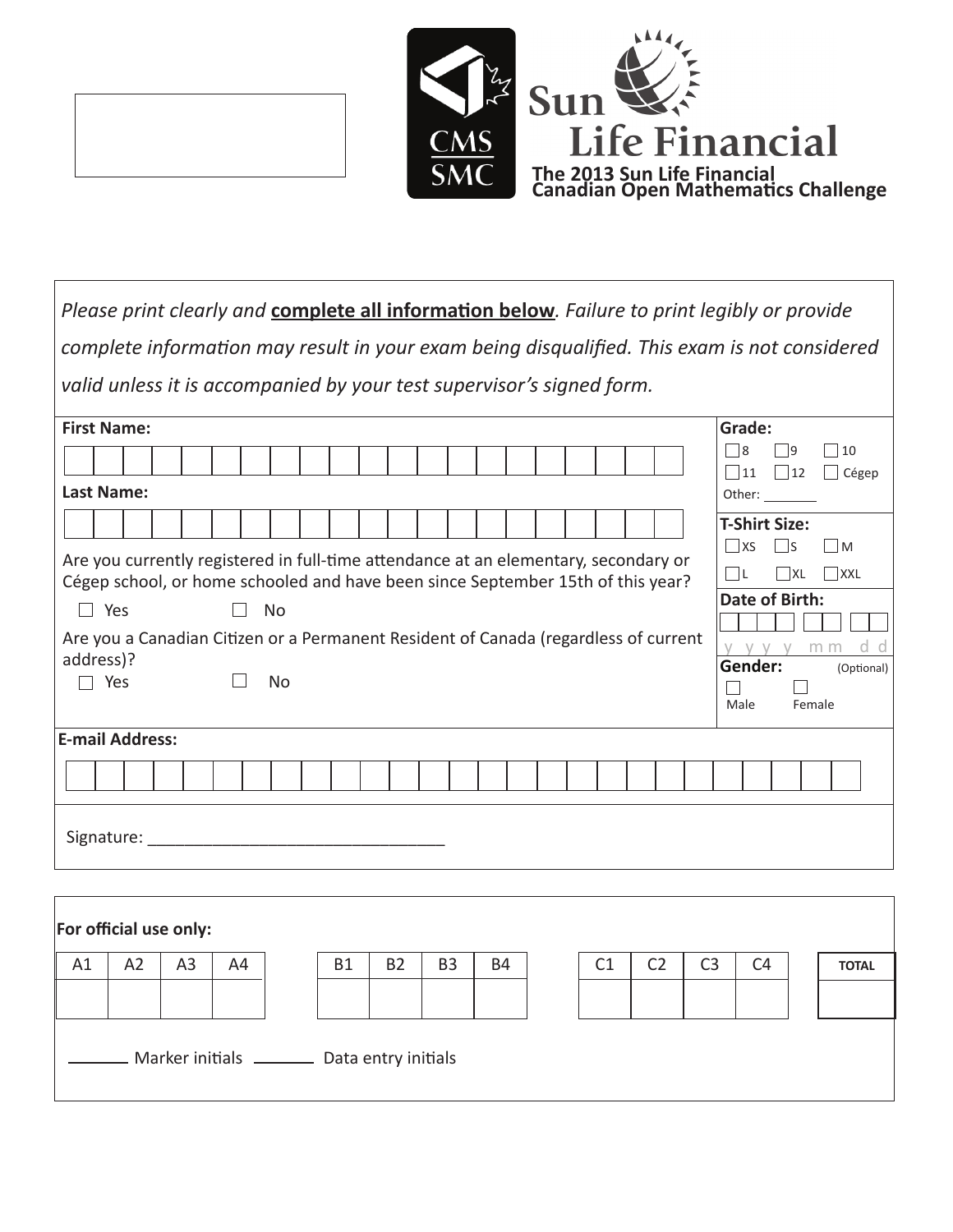#### **Part A: Question 1 (4 marks)**

Determine the positive integer  $n$  that satisfies the following equation:

$$
\frac{1}{2^{10}} + \frac{1}{2^9} + \frac{1}{2^8} = \frac{n}{2^{10}}.
$$

 $A$  In the figure below, the figure below, the circles have radii 1,  $\alpha$  ,  $\alpha$  and  $\alpha$ 

 $A_{\rm eff}$  and to be bi-digital if it uses two different different digital if it uses two different digital if  $\mu$ 

A1 Determine the positive integer n that satisfies the following equation:

|<br>|<br>|

**La Determine the point of the point of the point of the point of the parabola y = x2 − 6 passes the point of the point of the point of the point of the point of the point of the point of the point of the point of the poi** 

## **Part A: Question 2 (4 marks)**

Determine the *positive* integer k for which the parabola  $y = x^2 - 6$  passes through the point  $(k, k).$ 

 $A_{\rm eff}$  and to be bi-digital if it uses two different different digital if it uses two different digital if  $\mu$ 

|<br>|<br>| <sup>2</sup><sup>8</sup> <sup>=</sup> <sup>n</sup>

|<br>|<br>|

**Your Solution:**   $\frac{1}{2}$  in the figure below, the circles have radii 1, 2, 3, 4, and 5. The total area that is contained by  $\frac{1}{2}$ inside an odd number of these circles is mathematically number of mathematical positive number of m. What is the value of m. What is the value of m. What is the value of m. What is the value of m. What is the value of m. W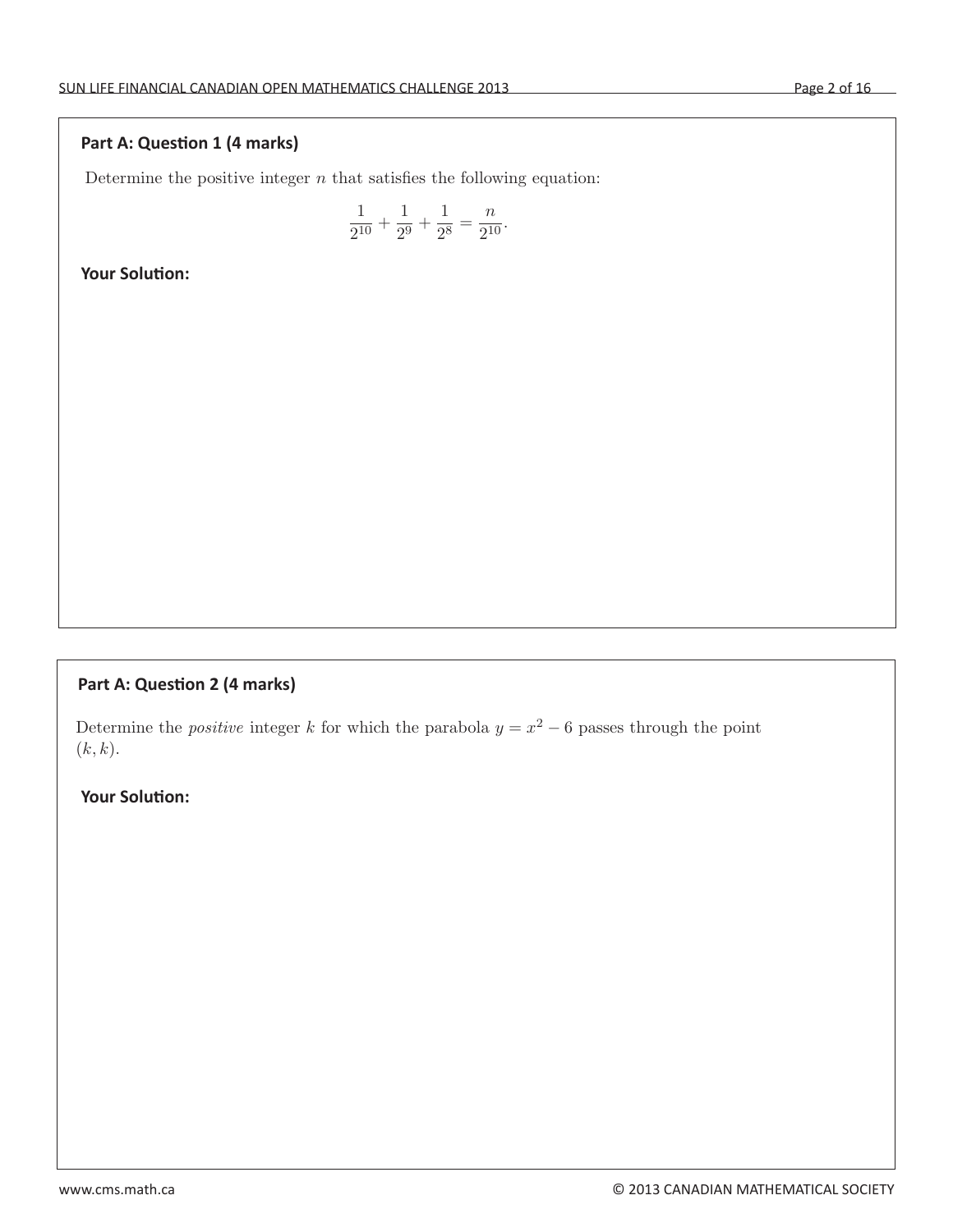### Part A: Question 3 (4 marks)<br>
and pointeger k for which the pointeger k for which the pointeger k for which the point point of point **Parabola y = x2** + 6 passes the point of point **Parabola y = x2 + 6 passes the point of**  $\overline{\phantom{a}}$ ait $\overline{\phantom{a}}$

In the figure below, the circles have radii  $1, 2, 3, 4$ , and  $5$ . The total area that is contained inside an odd number of these circles is  $m\pi$  for a positive number m. What is the value of m?

 $A_{\rm eff}$  and the bi-digital if it uses two different different digital if it uses two different digital if  $\mu$ 

A2 Determine the positive integer <sup>k</sup> for which the parabola <sup>y</sup> <sup>=</sup> <sup>x</sup><sup>2</sup> <sup>−</sup> 6 passes through the point

A3 In the figure below, the circles have radii 1, 2, 3, 4, and 5. The total area that is contained

A1 Determine the positive integer n that satisfies the following equation:



**Four Solution:** The sample of twice. For example, 1331 is bi-digital, whereas 1113, 1113, 1113, 1113, 1113, and 303 are not. 1333, and 303 are not. 1333, and 303 are not. 1333, and 303 are not. 1333, and 303 are not. 1333

## **Part A: Question 4 (4 marks)**

A4 A positive integer is said to be bi-digital if it uses two different digits, with each digit used exactly twice. For example, 1331 is bi-digital, whereas 1113, 1111, 1333, and 303 are not. Determine the exact value of the integer  $b$ , the number of bi-digital positive integers.

**Your Solution:**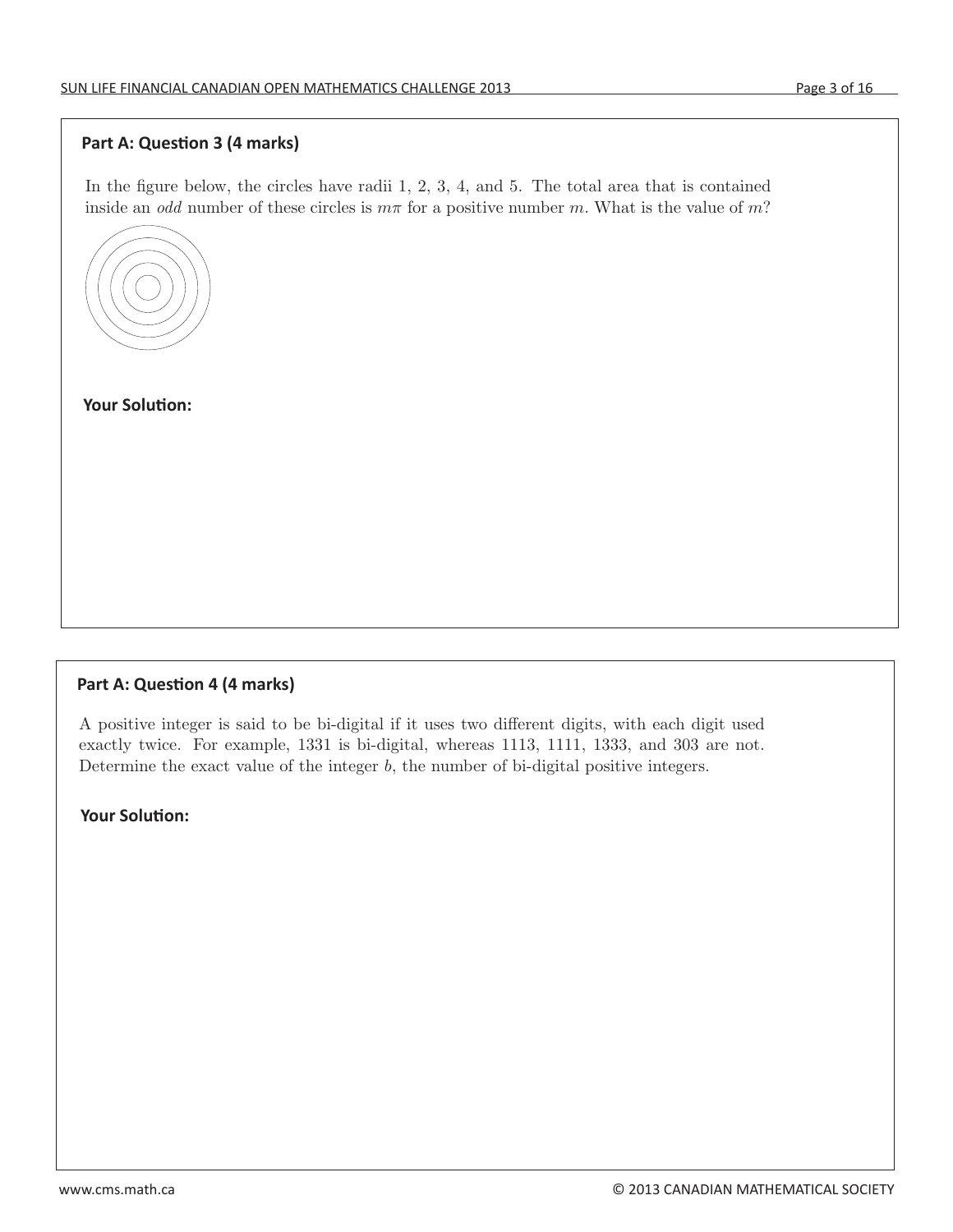#### **Part B: Question 1 (6 marks)**

Given a triangle  $ABC$ , X, Y are points on side AB, with X closer to A than Y, and Z is a point on side  $AC$  such that  $XZ$  is parallel to  $YC$  and  $YZ$  is parallel to  $BC$ . Suppose  $AX = 16$  and  $XY = 12$ . Determine the length of YB.



B3 Teams A and B are playing soccer until someone scores 29 goals. Throughout the game

B4 Let <sup>a</sup> be the largest real value of <sup>x</sup> for which <sup>x</sup><sup>3</sup> <sup>−</sup> <sup>8</sup>x<sup>2</sup> <sup>−</sup> <sup>2</sup><sup>x</sup> + 3 = 0. Determine the integer

#### **Your Solution:**  B2 There is a unique triplet of positive integers (a, b, c) such that a ≤ b ≤ c and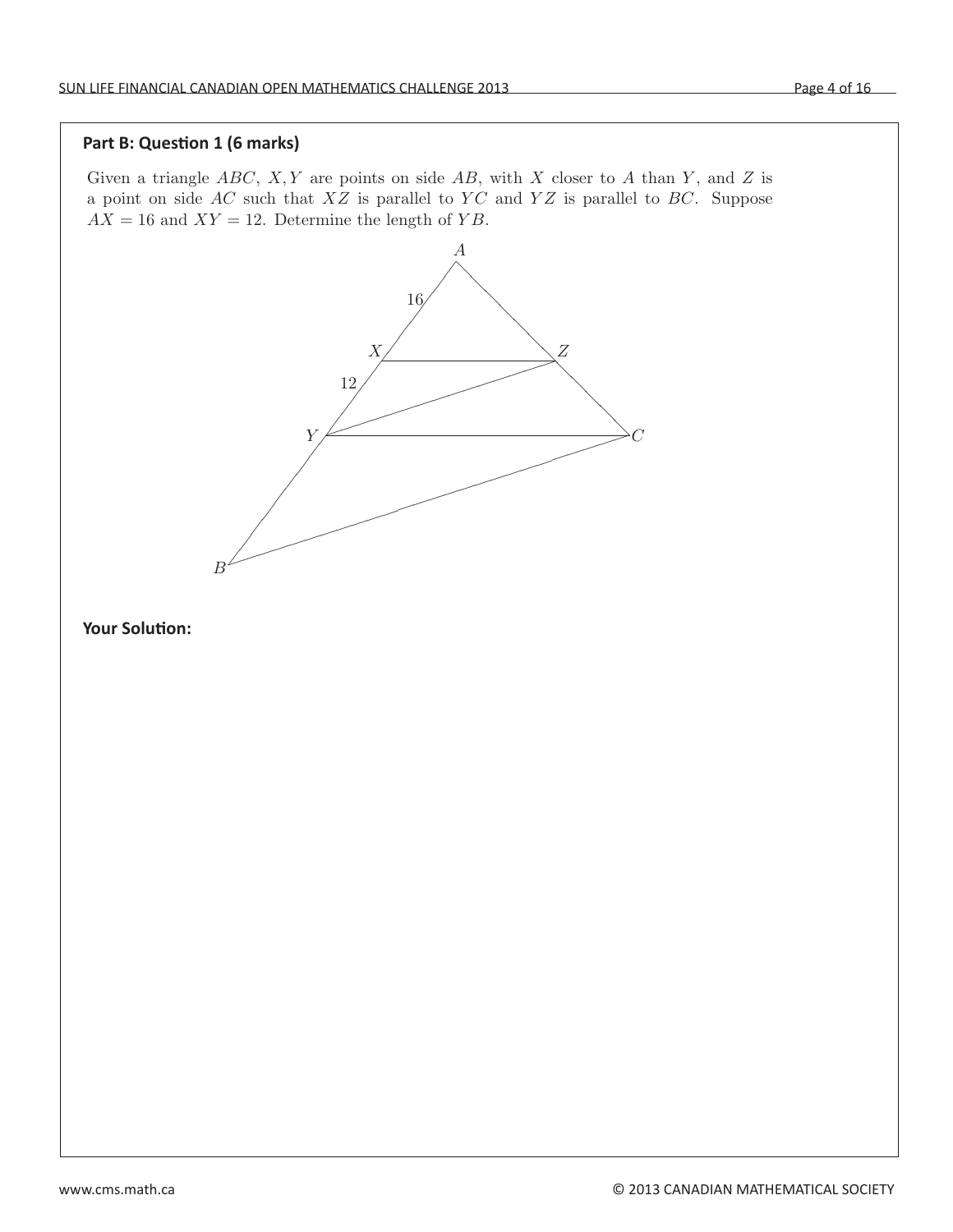$\overline{a}$ 

# Part B: Question 2 (6 marks)

There is a unique triplet of positive integers  $(a, b, c)$  such that  $a \leq b \leq c$  and

$$
\frac{25}{84} = \frac{1}{a} + \frac{1}{ab} + \frac{1}{abc}.
$$

B3 Teams A and B are playing soccer until someone scores 29 goals. Throughout the game

B4 Let <sup>a</sup> be the largest real value of <sup>x</sup> for which <sup>x</sup><sup>3</sup> <sup>−</sup> <sup>8</sup>x<sup>2</sup> <sup>−</sup> <sup>2</sup><sup>x</sup> + 3 = 0. Determine the integer

Determine  $a + b + c$ .

## **Francisco Solution:**  $\mathbf{Y}$  is shown on a board displaying two numbers  $\mathbf{Y}$  is shown on a board of goals scored by American scored by American scored by American scored by American scored by American scored by Ameri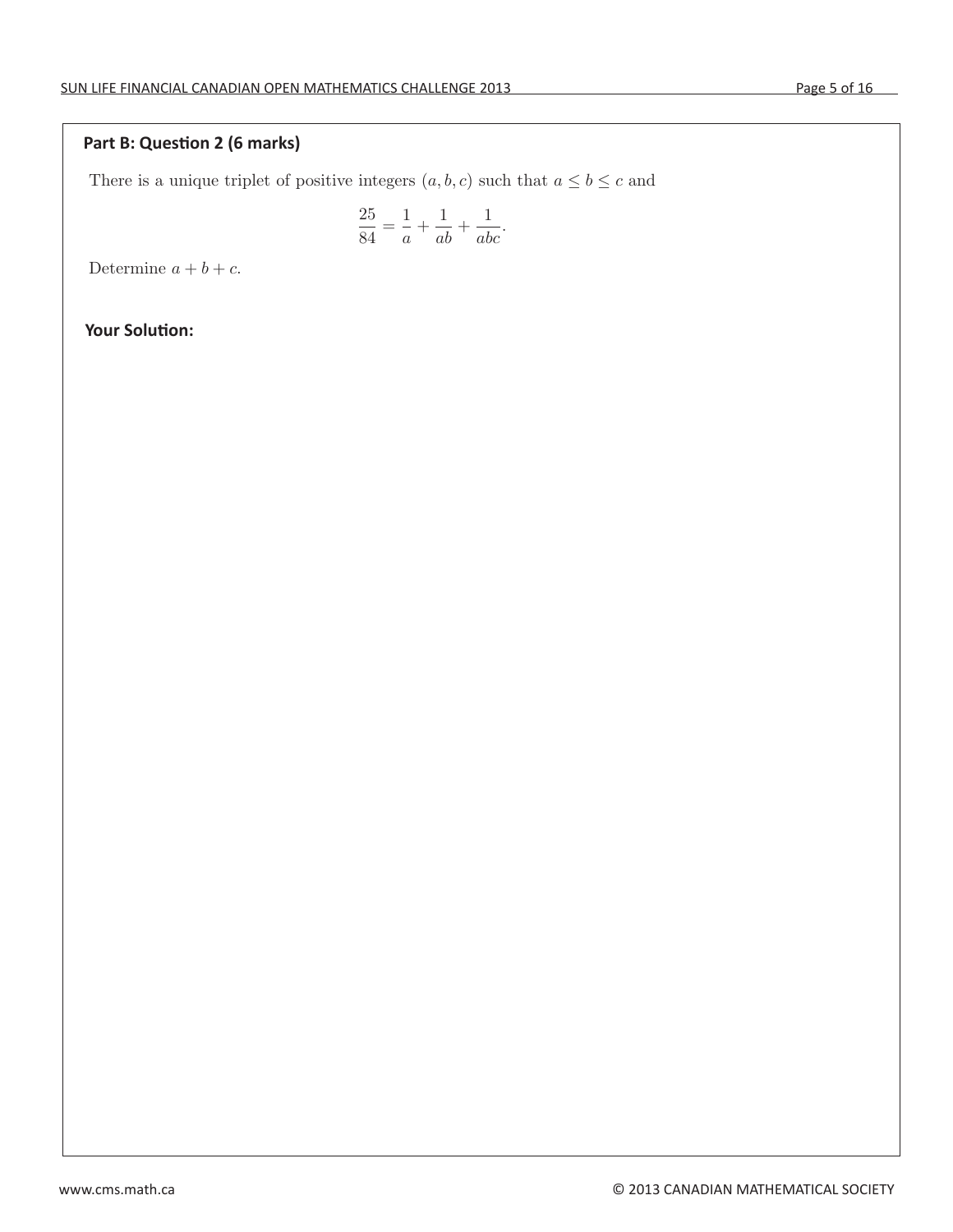## Part B: Question 3 (6 marks)

Teams  $A$  and  $B$  are playing soccer until someone scores 29 goals. Throughout the game the score is shown on a board displaying two numbers – the number of goals scored by  $A$ and the number of goals scored by B. A mathematical soccer fan noticed that several times throughout the game, the sum of all the digits displayed on the board was 10. (For example, a score of 12 : 7 is one such possible occasion). What is the maximum number of times throughout the game that this could happen?

<u>.</u><br>1940 - Johann Johann Johann Johann Johann Johann Johann Johann Johann Johann Johann Johann Johann Johann Johann <br>1940 - Johann Johann Johann Johann Johann Johann Johann Johann Johann Johann Johann Johann Johann Johann

a<br>abc

a

### **Your Solution:**  $\begin{array}{|c|c|c|c|c|c|}\hline \textbf{Your Solution:} \end{array}$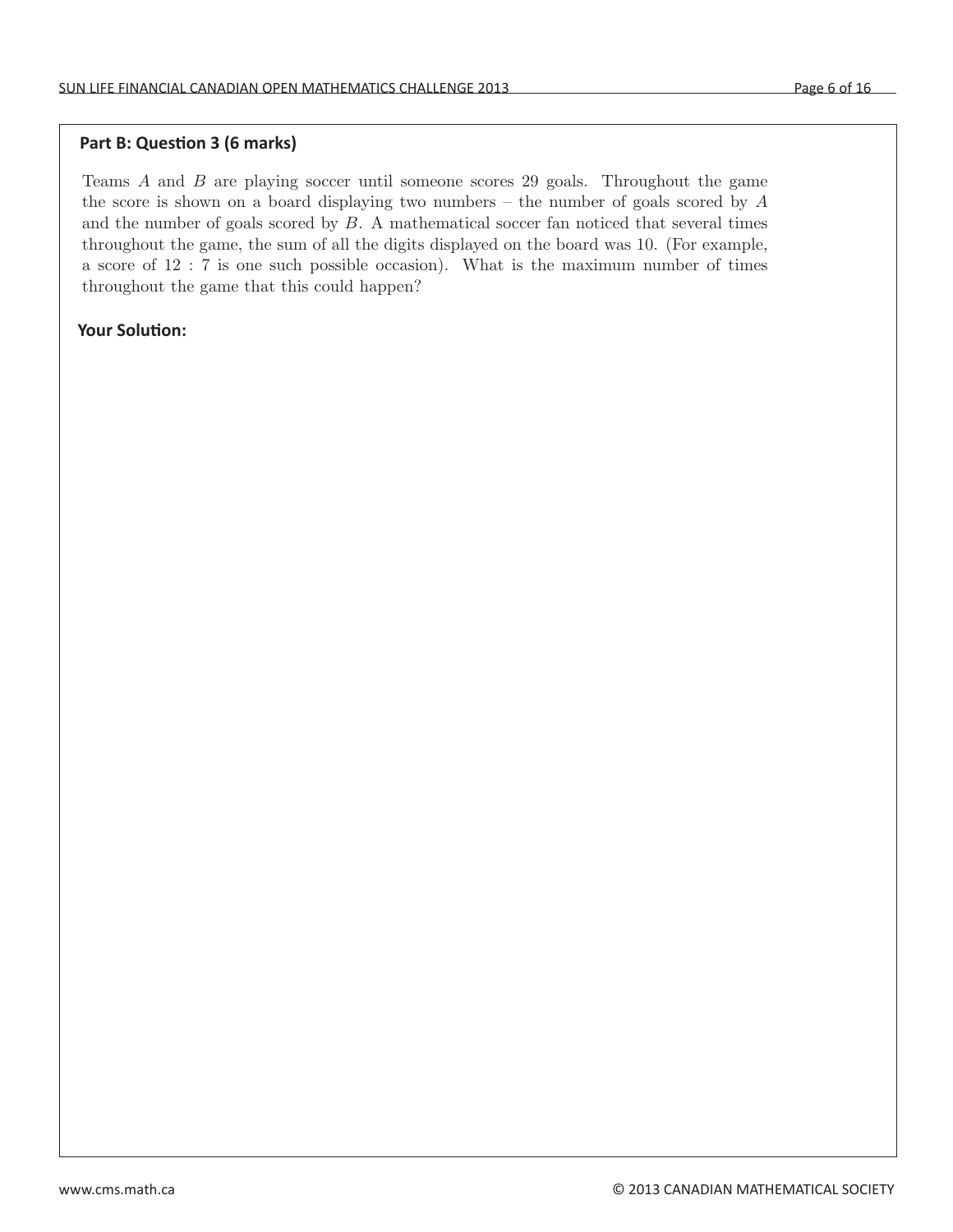#### **Part B: Question 4 (6 marks) and the matter of 12 is one such possible of the matter of times of times of times of times of times of times of times of times of times of times of times of times of times of times of times** art b. Question 4 (o marks)

Let a be the largest real value of x for which  $x^3 - 8x^2 - 2x + 3 = 0$ . Determine the integer closest to  $a^2$ .

**Your Solution:**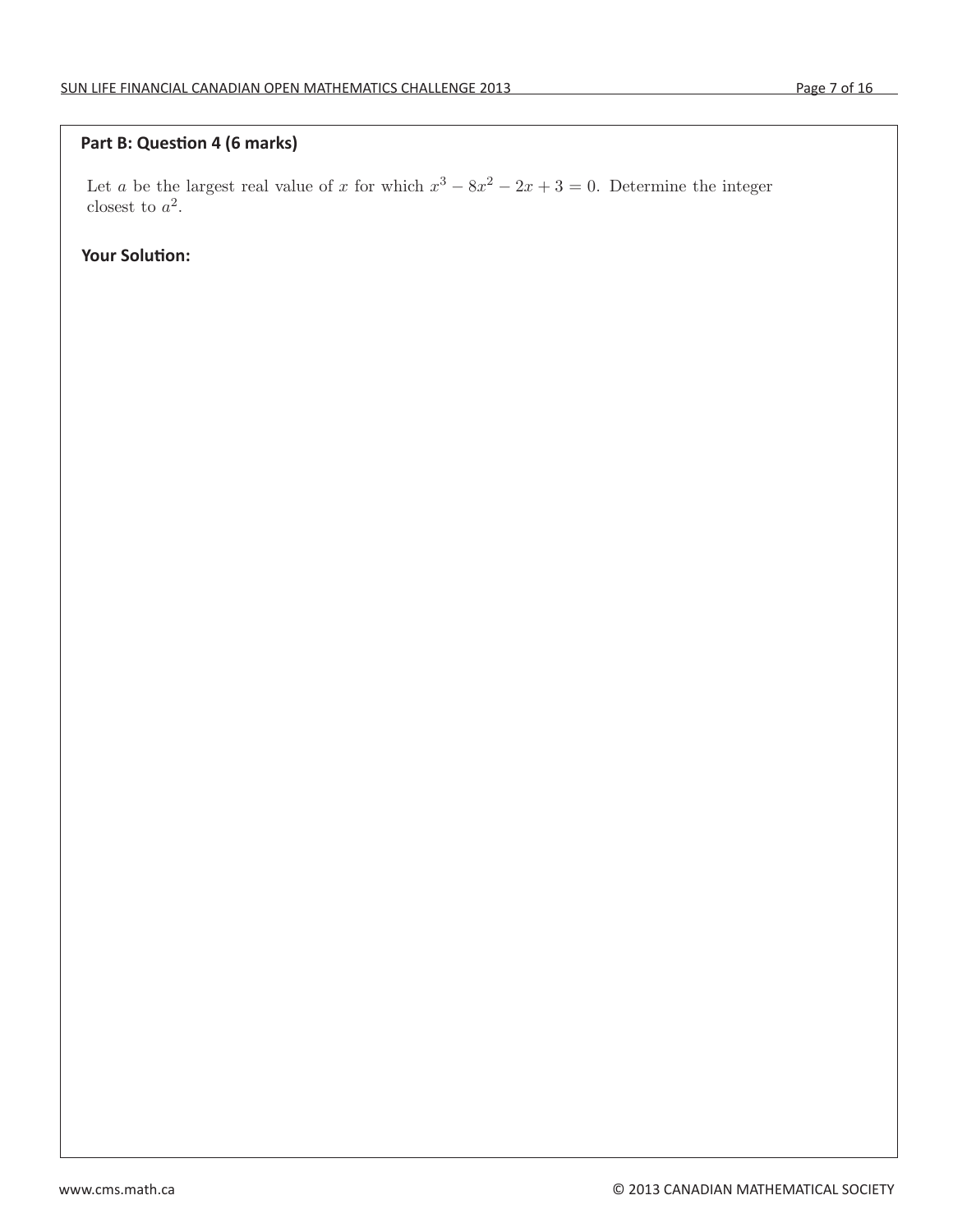## **Part C: Question 1 (10 marks)**

In the diagram,  $\triangle AOB$  is a triangle with coordinates  $O = (0, 0)$ ,  $A = (0, 30)$ , and  $B = (40, 0)$ . Let  $C$  be the point on  $AB$  for which  $OC$  is perpendicular to  $AB$ .



- (a) Determine the length of OC.
- (b) Determine the coordinates of point C.
- (c) Let  $M$  be the centre of the circle passing through  $O, A$ , and  $B$ . Determine the length of CM.

C3 Alphonse and Beryl play the following game. Two positive integers m and n are written on

 $\Gamma_{\rm eff}$  For each real number  $\alpha$  be the largest integer less than or equal to  $\alpha$ . For example,  $\alpha$ 

#### **Your Solution:**  C2 (a) Determine all real solutions to a<sup>2</sup> + 10 = a + 102.  $\sum_{i=1}^{n}$  Determine two positive real numbers a, b  $\sum_{i=1}^{n}$  and a2  $+$  a.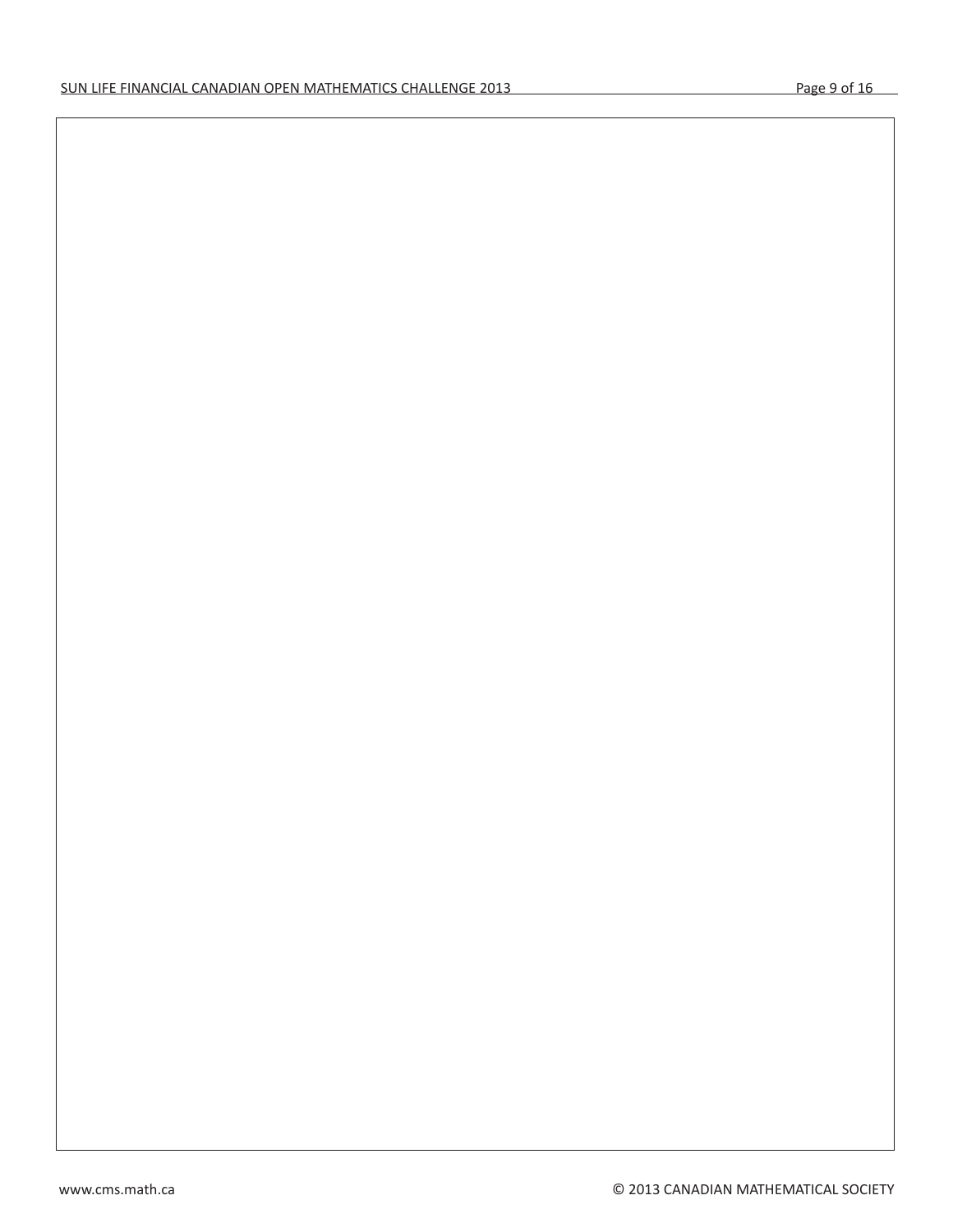## Part C: Question 2 (10 marks)

- (a) Determine all real solutions to  $a^2 + 10 = a + 10^2$ .
- (b) Determine two positive real numbers  $a, b > 0$  such that  $a \neq b$  and  $a^2 + b = b^2 + a$ .

C3 Alphonse and Beryl play the following game. Two positive integers m and n are written on

 $\Gamma$  For each real number  $\alpha$  integer less than or equal to  $\alpha$ . For example,  $\alpha$ 

(c) Find all triples of real numbers  $(a, b, c)$  such that  $a^2 + b^2 + c = b^2 + c^2 + a = c^2 + a^2 + b$ .

 $\mathcal{L}(\mathcal{L})$  Let  $\mathcal{L}(\mathcal{L})$  be the centre of the circle passing through O, A, and B. Determine the length O, A, and B. Determine the length O, A, and B. Determine the length O, A, and B. Determine the length O, A, a

#### **The board Solution:**  $\mathbf{A} = \mathbf{A} \mathbf{A}$  player selects one of the numbers of the numbers of the board, erases it, and the board, exaster  $\mathbf{A} = \mathbf{A} \mathbf{A}$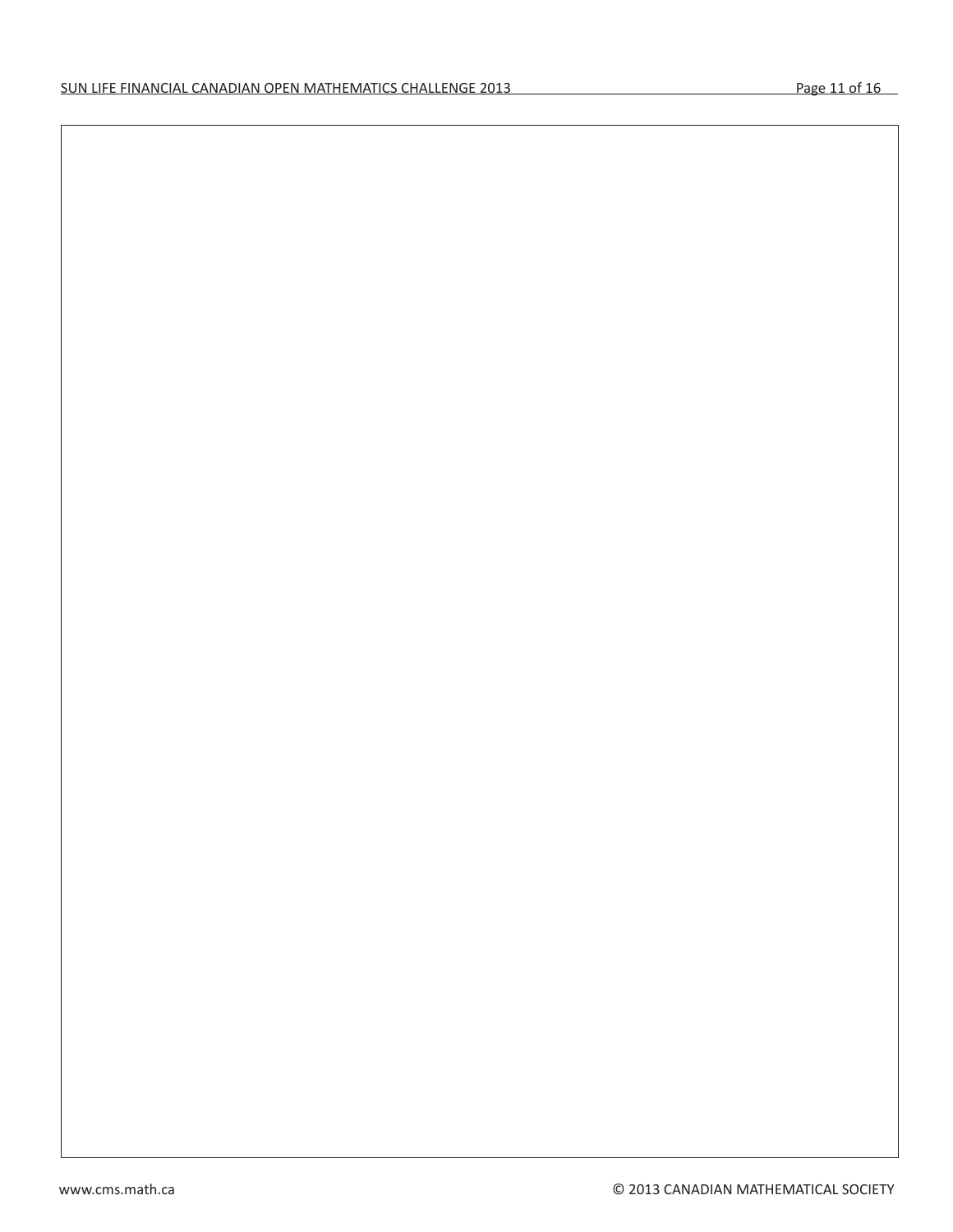## **Part C: Question 3 (10 marks)** (c) Find all triples of real numbers (a, b, c) such that a<sup>2</sup> + b<sup>2</sup> + c = b<sup>2</sup> + c<sup>2</sup> + a = c<sup>2</sup> + a<sup>2</sup> + b.  $(16.0 \text{ s.t. } 0.40 \text{ s.t.})$

Alphonse and Beryl play the following game. Two positive integers  $m$  and  $n$  are written on the board. On each turn, a player selects one of the numbers on the board, erases it, and writes in its place any positive divisor of this number as long as it is different from any of the numbers previously written on the board. For example, if 10 and 17 are written on the board, a player can erase 10 and write 2 in its place. The player who cannot make a move loses. Alphonse goes first.

- (a) Suppose  $m = 2^{40}$  and  $n = 3^{51}$ . Determine which player is always able to win the game and explain the winning strategy.
- (b) Suppose  $m = 2^{40}$  and  $n = 2^{51}$ . Determine which player is always able to win the game and explain the winning strategy.

#### **Your Solution:**   $\overline{\phantom{a}}$  Vour Colution:  $\frac{1}{2}$  =  $\frac{1}{2}$ . And  $\frac{1}{2}$ . An arithmetic progression of length k is a sequence of length k is a sequence of length k is a sequence of length k is a sequence of length k is a sequence of length k is a sequence o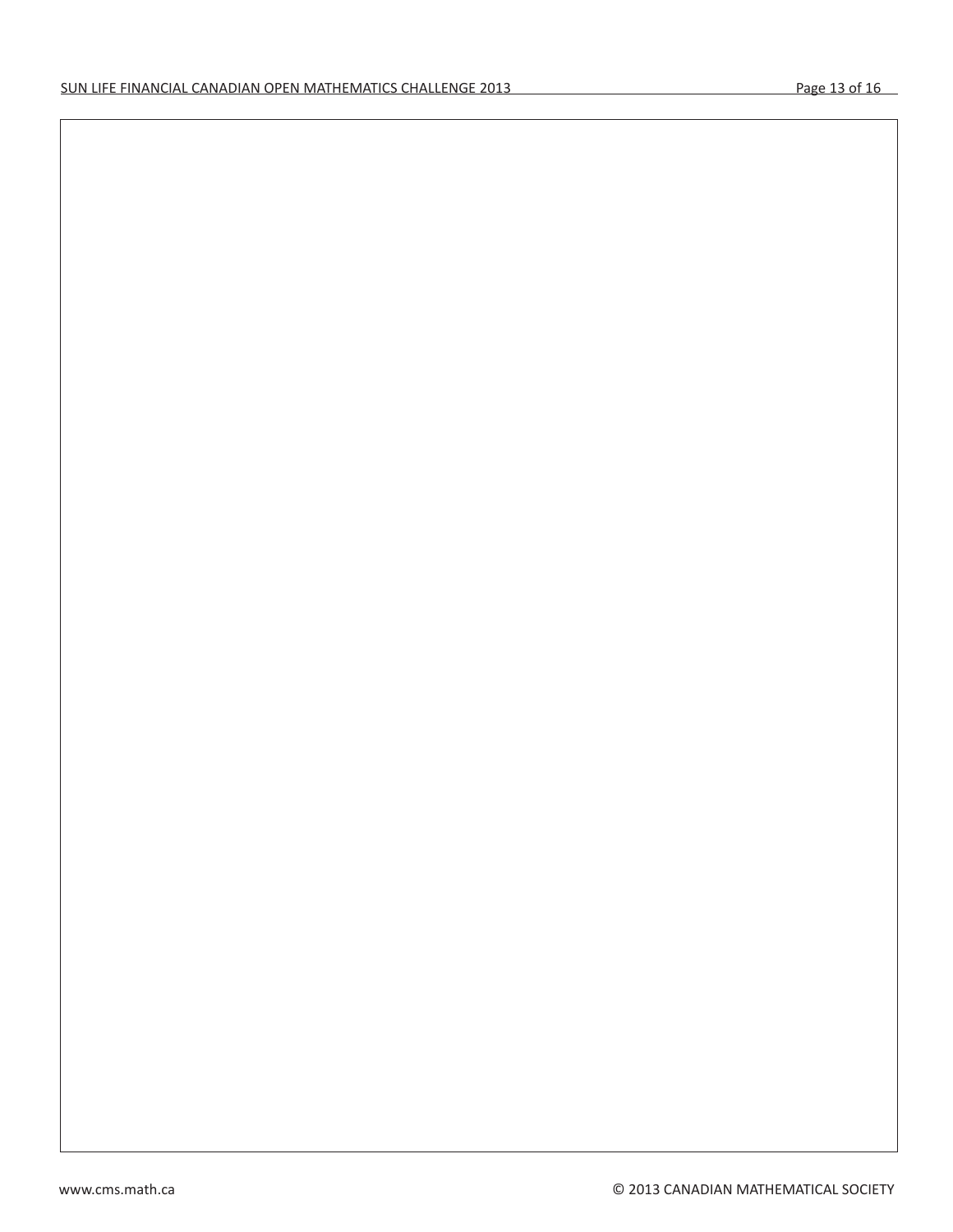### Part C: Question 4 (10 marks)  $\alpha$  question  $\alpha$  pointing strategy.

For each real number x, let  $[x]$  be the largest integer less than or equal to x. For example,  $[5] = 5$ ,  $[7.9] = 7$  and  $[-2.4] = -3$ . An *arithmetic progression* of length k is a sequence  $a_1, a_2, \ldots, a_k$  with the property that there exists a real number b such that  $a_{i+1} - a_i = b$  for each  $1 \leq i \leq k-1$ .

Let  $\alpha > 2$  be a given irrational number. Then  $S = \{ [n \cdot \alpha] : n \in \mathbb{Z} \}$ , is the set of all integers that are equal to  $[n \cdot \alpha]$  for some integer n.

- form an arithmetic progression of length  $m$ . (a) Prove that for any integer  $m \geq 3$ , there exist m distinct numbers contained in S which
- (b) Prove that there exist no infinite arithmetic progressions contained in S.

#### **Your Solution:**